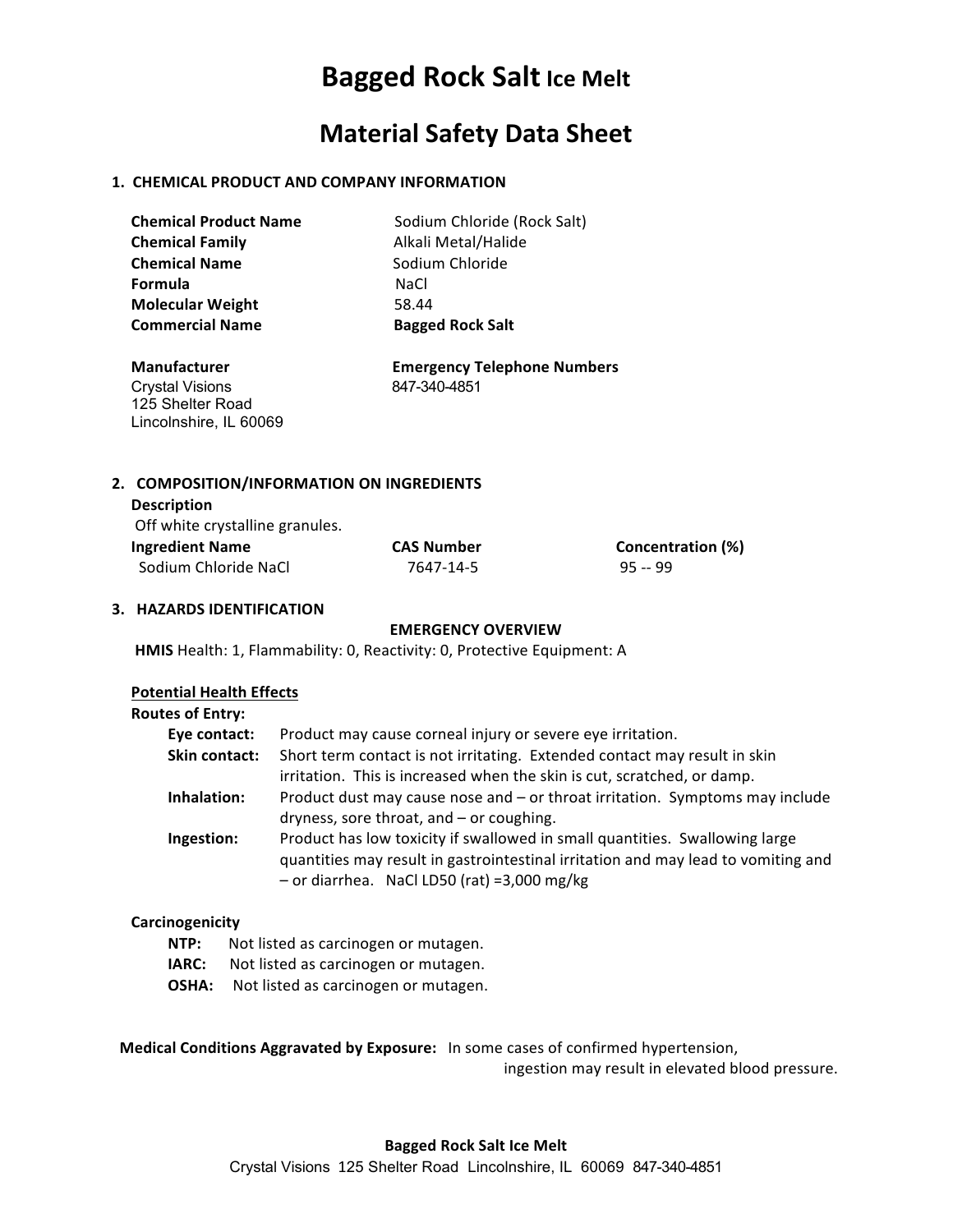# **Bagged Rock Salt Ice Melt**

### **4. FIRST AID MEASURES**

| <b>First Aid for Eyes:</b>                    | For eye contact, flush with water immediately, lifting eyelids occasionally. If<br>present, remove contact lenses. Seek medical attention if irritation persists.                          |  |
|-----------------------------------------------|--------------------------------------------------------------------------------------------------------------------------------------------------------------------------------------------|--|
| <b>First Aid for Skin:</b>                    | Remove clothing from affected area. Wash skin thoroughly and rinse carefully.                                                                                                              |  |
| Seek medical attention if irritation persists |                                                                                                                                                                                            |  |
| <b>First Aid for Inhalation:</b>              | If person breathes large quantities, remove to fresh air at once. Seek<br>medical attention for any breathing difficulty. If breathing stops, apply<br>artificial respiration immediately. |  |
| <b>First Aid for Ingestion:</b>               | Less than a few grams would not be harmful. For larger quantities, drink<br>large amounts of water or milk.                                                                                |  |

### **5. FIRE AND EXPLOSION MEASURES Flash Point:** N/A **Extinguishing Media:** N/A. This product in nonflammable. Use media suitable for surrounding fire. **Special Fire Fighting Procedures: N/A**

# **6. ACCIDENTAL RELEASE MEASURES**

**Spill or Leak Procedures:** Contain spills to prevent contamination of water supply or sanitary Sewer system. Vacuum or sweep into containers for proper disposal.

### **7. HANDLING AND STORAGE**

**Storage Temperature (min./max.):** Avoid humid or wet conditions as product will cake and become hard. The contract of the contract of the contract of the contract of the contract of the contract of the contract of the contract of the contract of the contract of the contract of the contract of the contract of the cont

**Special Sensitivity:** Avoid contact with strong acids and strong oxidizing agents. Handling and Storage Precautions: Becomes hygroscopic at 75% humidity.

### **8. EXPOSURE CONTROLS/PERSONAL PROTECTION**

| <b>Eye Protection Requirements:</b>          | Eyeglasses or goggles should be worn in dusty areas.             |  |
|----------------------------------------------|------------------------------------------------------------------|--|
| <b>Skin Protection Requirements:</b>         | Protection clothing may be worn in dusty areas, but is generally |  |
| not required.                                |                                                                  |  |
| <b>Respiratory/Ventilation Requirements:</b> | NIOSH/MSHA approved respirator for particulates.                 |  |

**Exposure Limits: Not listed.** 

**9. PHYSICAL AND CHEMICAL PROPERTIES** 

**Physical Form:** Crystalline granules. **Color:** Off white to opaque. **Odor: Slight. Boiling Point (760mm Hg) (°C):** 1465 (2575.5°F) **Melting Point/Freezing Point (°C):** 801 (1473.8°F) **pH:** 6.7 -10.0 **Solubility in Water (%): 100 Specific Gravity (H<sub>2</sub>O = 1): 2.16 Bulk Density (lbs. /ft<sup>3</sup> ):** 65-83 **% Volatile by Weight:** N/A **Vapor Pressure (mm Hg/747<sup>°</sup>C):** N/A **Vapor Density (Air=1):** N/A